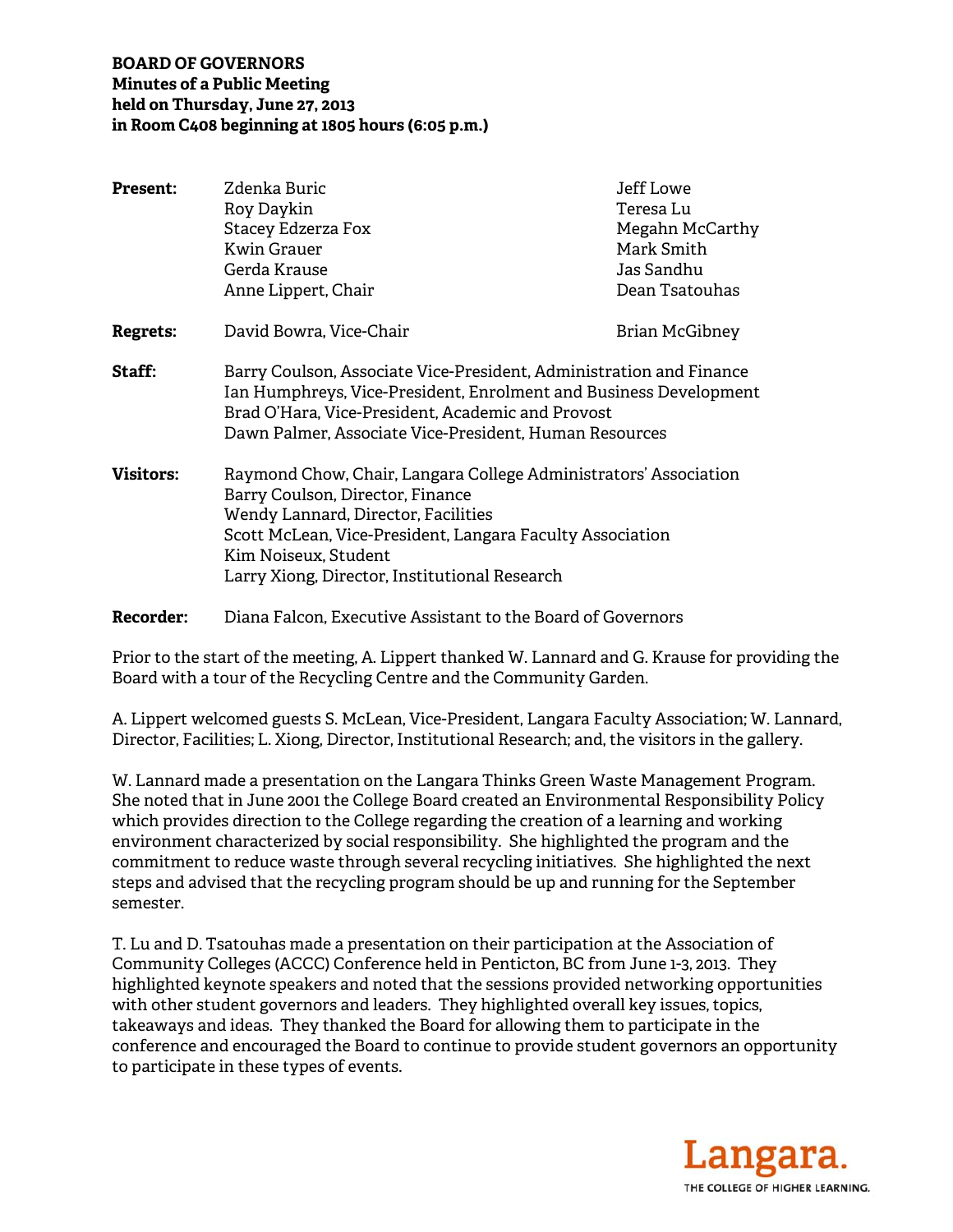### **1. APPROVAL OF THE AGENDA**

It was moved by K. Grauer , seconded by Z. Buric  **THAT, the Agenda be approved.** 

**Carried Unanimously.** 

#### **2. APPROVAL OF THE MINUTES and BUSINESS ARISING**

#### **a) Minutes of the Meeting held on May 23, 2013**

It was moved by J. Lowe , seconded by T. Lu  **THAT, the Minutes of the Langara College Board Public Meeting held on May 23, 2013 be approved.** 

#### **Carried Unanimously.**

#### **b) Election of the Board Vice-Chair**

With A. Lippert as Chair, the election of the Board Vice-Chair position occurred. She outlined that Board members had been notified at the May 23, 2013 Board meeting that the election of Board Vice-Chair would be held at this meeting in accordance with Board Resolution 303 and By-Law 201. A. Lippert called for nominations and J. Sandhu nominated D. Bowra. J. Lowe seconded the nomination. Anticipating his absence, D. Bowra had advised the Board Chair that he would accept the nomination if he was nominated for the position of Board Vice-Chair. A. Lippert called for nominations three more times. There being no further nominations, D. Bowra was declared Board Vice-Chair by acclamation for a two-year term effective August 1, 2013 to July 31, 2015.

#### **3. CHAIR'S REPORT**

#### **a) Community Connections**

A. Lippert reviewed the activities as noted in the Community Connections memo attached to the agenda and invited Board Members to speak about the events that they attended on behalf of the Board.

#### **4. PRESIDENT'S REPORT**

R. Daykin referenced his memo dated June 21, 2013 attached to the agenda which highlighted College events that occurred in May and June 2013.

R. Daykin provided information on the following:

- $\bullet$  Convocation ceremonies were held on June 5<sup>th</sup> and 6<sup>th</sup> and included several excellent Keynote speakers. The College's first Emeritus Awards were awarded and biographies of each award recipient were included in the folders at the table. Videos of all four Convocation ceremonies will be posted to the website.
- Amrik Virk was appointed as the new Minister of Advanced Education. His biography was included in a memo attached to the agenda. A mandate letter from the Premier to Minister Virk was included in the folders at the table for information.
- James Gorman appointed as Deputy Minister of Advanced Education.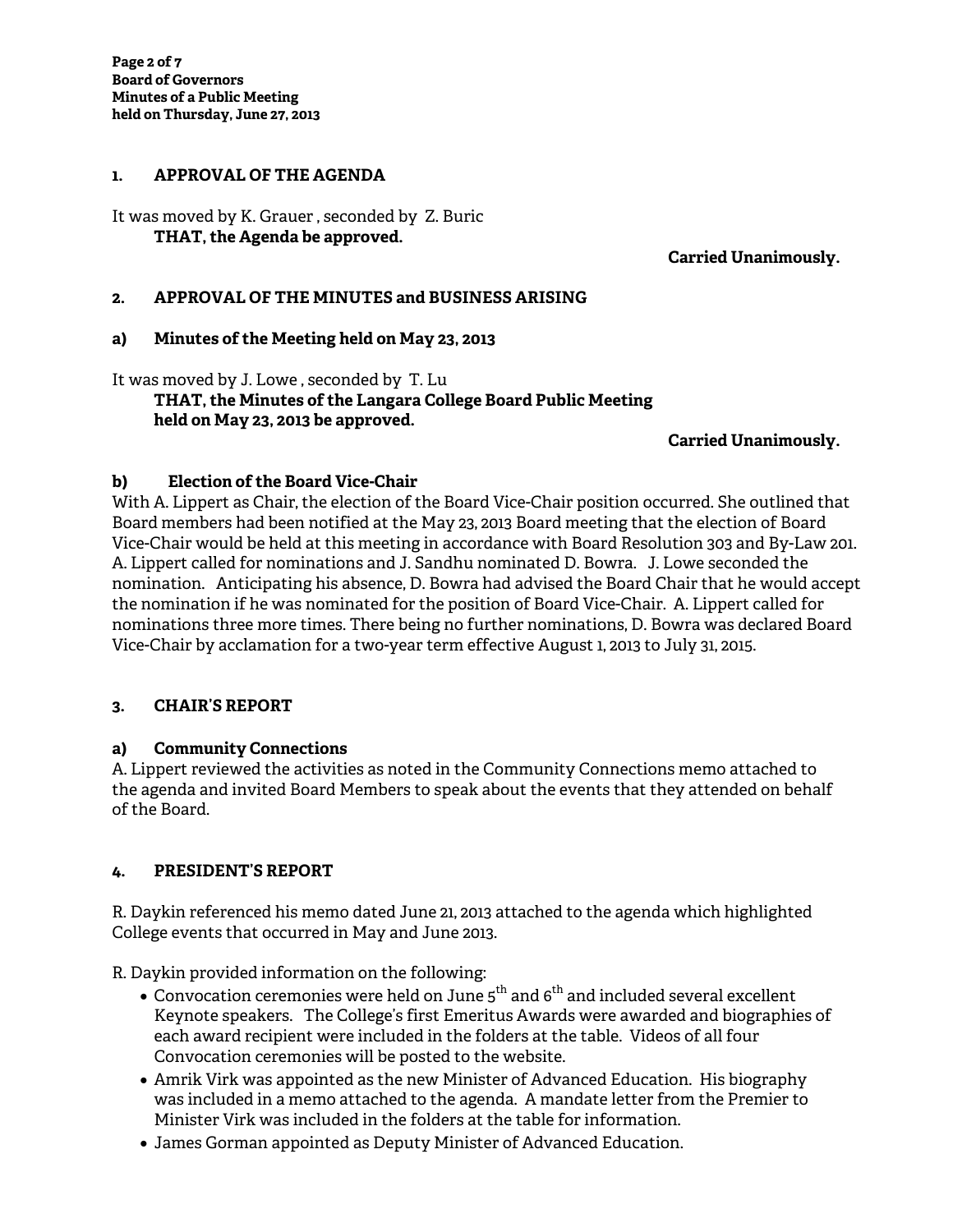- A very positive meeting between Amrik Virk, Minister of Advanced Education; James Gorman, Deputy Minister of Advanced Education; Angus Graeme, Chair, BC Colleges; and Jim Reed, President, BC Colleges was held.
- BC Government's Throne Speech profiled advanced education as a priority. Although it focused on skills development, it also touched on applied research, preparing the workforce with the necessary skills, matching skills needed with skills acquired, and creating more seamless transitions between different types of education and into the workforce.
- ACCC's new President Denise Amyot has leadership and accounting management experience with the Canadian Public Service sector. She commenced her position on June 1, 2013.
- The passing of Bill C35, an Act to amend the Immigration and Refugee Protection Act, is not without consequence to international student advisors. The Bill identifies that advisors will not be able to provide even minimal advice to students. The sector is working with Citizenship and Immigration Canada (CIC) and the provincial government to clarify roles and to hopefully create flexibility. Updates will be provided as information becomes available.
- Reba Noel, Student Engagement Officer in the Student Development Centre was contacted by Wiley-Bass Publishers who were interested in publishing her work entitled "House of Cards" for the Activities Book for the Student Leadership Challenge (a certified facilitator training program). House of Cards is an activity she created to encourage students to think outside the box and recognize their intrinsic nature to old habits/processes. A first draft review went to the publishers in May 2013 and is currently with the editors.
- Langara is once again running the Explore program, a federally funded English immersion program for French speaking students.
- D. Palmer provided a video clip of Langara's submission to Canada's Top 100 Employers 2014 and distributed at the table a copy of the application. She confirmed that the application has been received by the Top 100 Employers editorial team and is being considered. Winners will be announced in the fall and she will provide information as it becomes available.
- B. O'Hara noted that the approval of Bill C11, Canada's new and improved Copyright Act, required changes to existing Langara policies and the adoption of a new policy to be consistent with current legislative and judicial framework. Led by Patricia Cia, Chair, Library Services, three policies related to Copyright were prepared by a Library Copyright Working Group, reviewed by Deans and Division Chairs, and approved by Education Council in mid-June. The Association of Canadian Community Colleges (ACCC) continues to represent the interests of post-secondary institutions in the judicial proceedings on the post-secondary tariff filed by Access Copyright.
- A meeting with the India Consul General to Canada was held to identify how best the college could move into the Indian post-secondary market.
- A history and update on the Coat of Arms (Armorial Bearings) was presented and it was noted that in Spring 2013 the final design was rendered and the formal artwork is pending. Next steps were highlighted and information will be provided as it becomes available.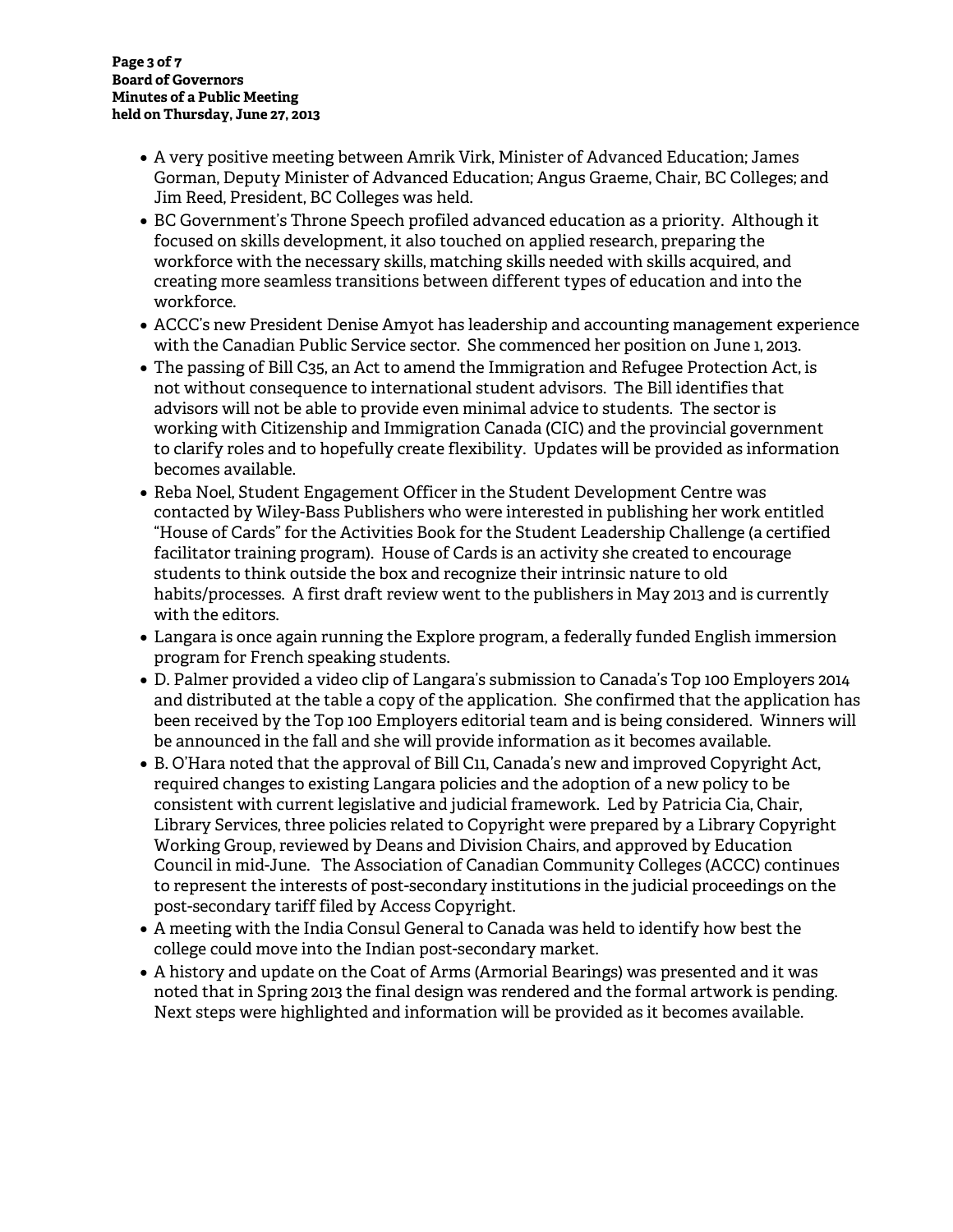#### **5. COMMITTEE REPORTS**

A. Lippert reminded Board Members of the role of the Coordinating Committee to make decisions on behalf of the Board when there is not sufficient time to present the item to the entire board.

# **a) Board Coordinating Committee**

## - **Meeting held on June 17, 2013**

A. Lippert highlighted the minutes of the meeting held on June 17, 2013 attached to the agenda noting that the Board Coordinating Committee approved the 2012/13 Public Sector Executive Compensation report which is a government report that discloses the salary of employees whose base salary was \$125,000 or greater in the fiscal year 2012/13.

She noted that the report will be submitted to the Public Sector Employers' Council (PSEC) and posted to the College website as per government guidelines.

## **b) Audit Sub-Committee**

## **- Meeting held on June 18, 2013**

A. Lippert highlighted the minutes of the meeting held on June 18, 2013 noting that the Audit Subcommittee met with the KPMG Auditors and reviewed the Audited Financial Statements, and the Audited Findings Report and Management Letter.

# **6. FOR APPROVAL**

## **a) Approval of Audited Financial Statements**

B. Coulson highlighted the audited financial statements and provided comments and highlights of major variances for the year. He noted that the financial statements were presented in the Public Sector Accounting Board (PSAB) format as required by government. He highlighted the changes that occurred to the look of the financial statements due to this transition.

Discussion ensued and Board Members' questions were addressed.

R. Daykin conveyed appreciation to the member s of the Finance team and KPMG who met the compressed timeline as delineated by government and the challenge of converting to the Public Sector Accounting Board (PSAB) format. As a result of this compressed timeline, it was noted that going forward the audited financial statements will be brought to the Board for approval annually at the June Board meeting.

It was moved by K. Grauer, seconded by M. Smith  **THAT, the Financial Statements of Langara College for the year ended March 31, 2013 be approved.** 

**Carried Unanimously.**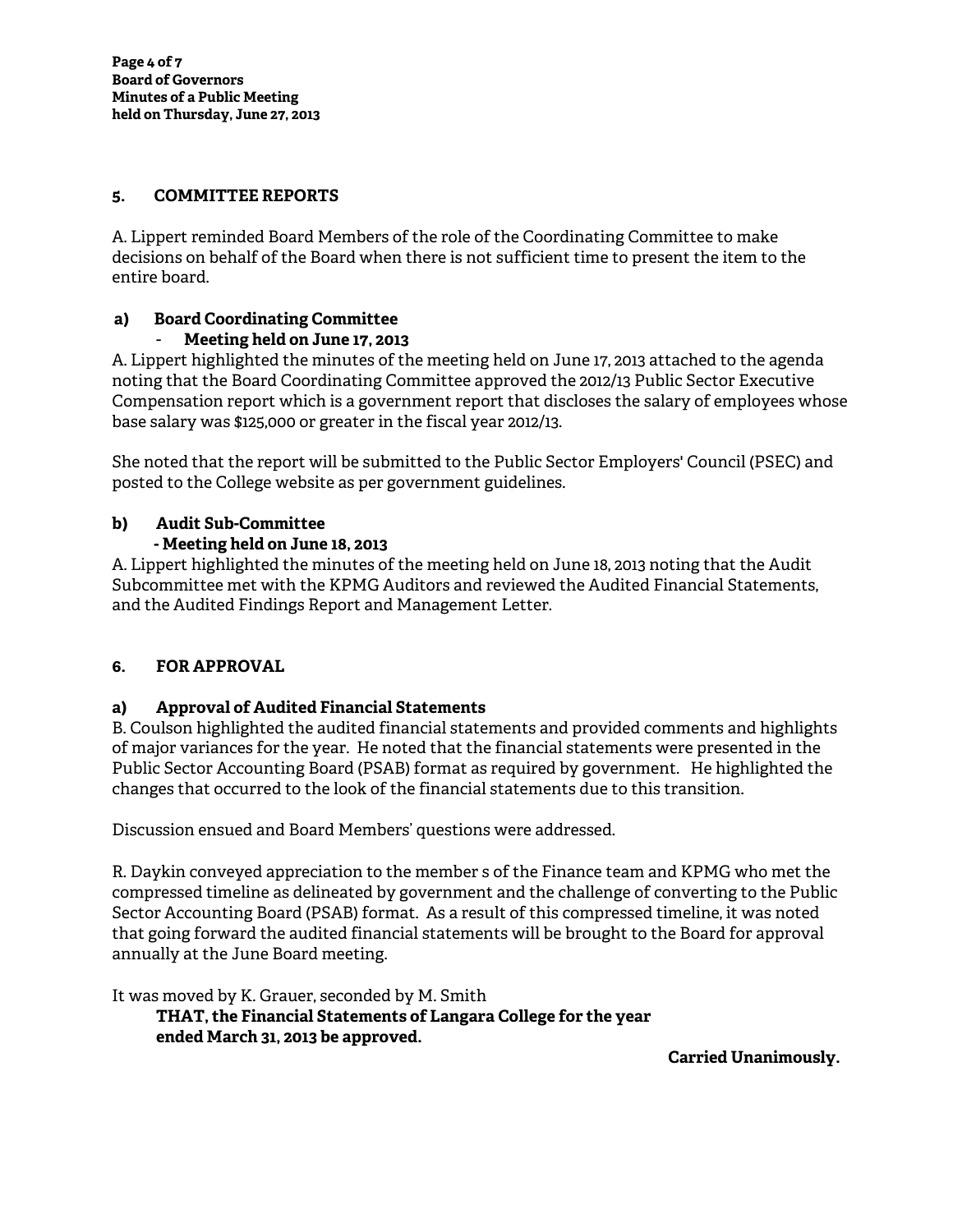**Page 5 of 7 Board of Governors Minutes of a Public Meeting held on Thursday, June 27, 2013** 

### **b) Receipt of Management Letter**

B. Coulson highlighted the Management Letter and noted that there were no internal control issues or deficiencies and there were four process improvement issues which are being addressed as opportunities for improvement. He noted that recommendations from last year's audit have been resolved.

Discussion ensued and Board Members' questions were addressed.

It was moved by K. Grauer, seconded by M. Smith

### **THAT, the Management Letter be received.**

#### **Carried Unanimously.**

#### **c) Governance Policy 465 – Protected Disclosure**

B. Coulson highlighted his memo attached to the agenda and noted that Governance Policy 465 – Protected Disclosure, addresses the Board's recommendation for a whistleblower policy. He noted that the policy is modeled after other institutional policies and good practices and he thanked K. Jang for her work on the development of this policy. He noted that as the policy is used, changes will be identified brought to the Board for review. In response to a Board Member's question, it was noted that item 3.4 of the policy protects the discloser, not the disclosee.

It was moved by T. Lu, seconded by M. McCarthy

 **THAT, Governance Policy 465 – Protected Disclosure, be approved.** 

**Carried Unanimously.** 

#### **d) Strategic Priorities Renewal**

R. Daykin highlighted the process started in March 2013 to refresh the College Strategic Plan's Priorities as identified in his memo attached to the agenda. The purpose was to consider the priorities identified within the existing Strategic Plan and determine their relevancy to the established Vision, Mission and Values. R. Daykin noted that the process reinforced the College's focus on students and recognized that the student community, inclusive of aboriginal, domestic and international learners, is central to everything that we do.

Discussion ensued and Board Members questions were addressed.

It was moved by D. Tsatouhas, seconded by M. McCarthy  **THAT, the Board of Governors approve the draft Langara College Strategic Priorities 2013 to 2015.** 

**Carried Unanimously.**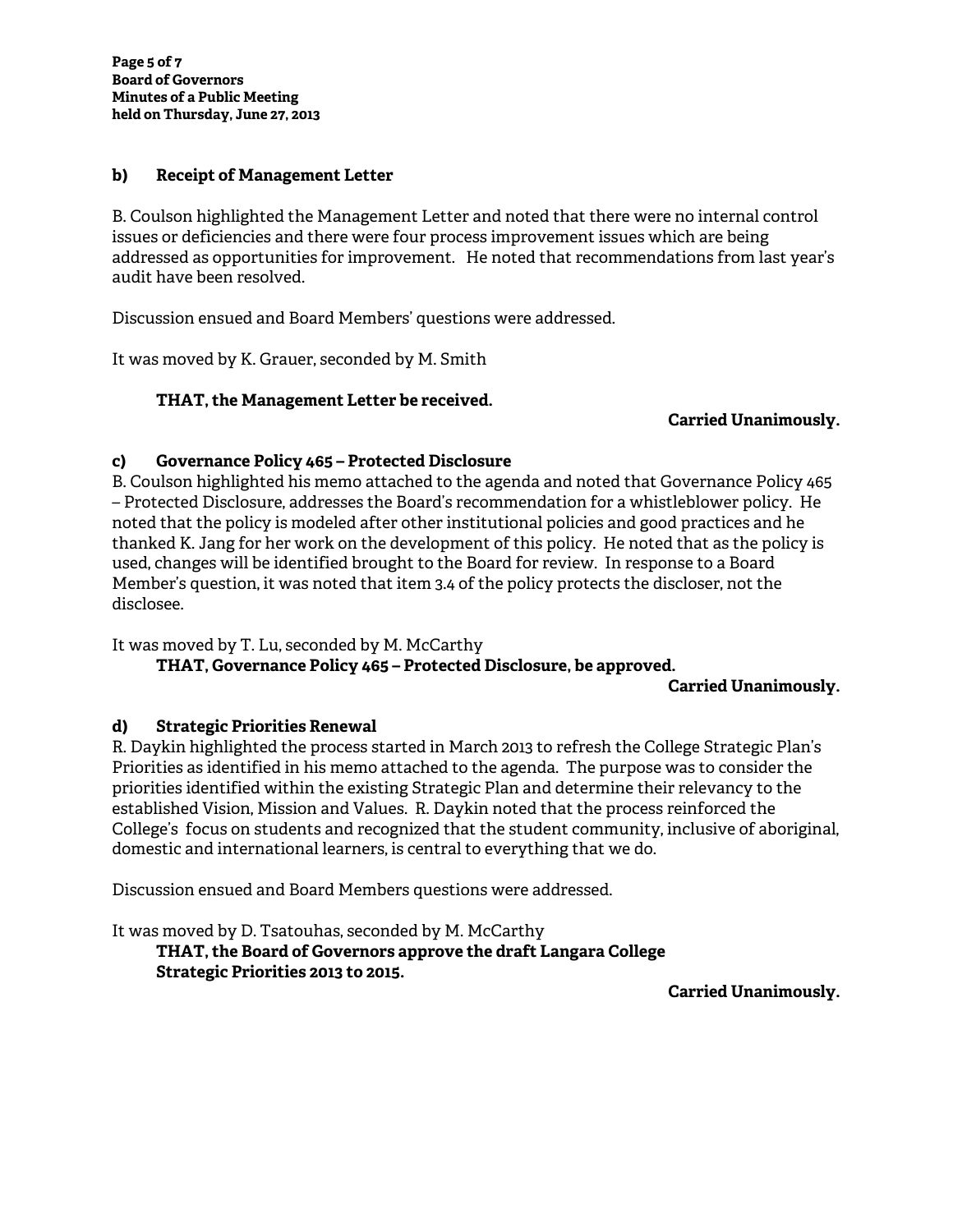#### **e) Accountability Plan and Report - 2012/13 Reporting Cycle and 2013/14 to 105/16 Planning Cycle**

I. Humphreys noted the responsibility of the Board to approve the Accountability Plan and Report which describes how the College achieved its performance targets for 2012/13. He noted that again this year the government required institutions to send the Accountability Plan and Report to the Ministry prior to submission to the Board. He noted that Langara's draft was completed by the end of May and submitted to the Ministry by their deadline of June 17<sup>th</sup>. He directed Board Members to replacement page 13 in the folder at the table and noted the changes were a result of feedback received from the Ministry (a copy is attached to these minutes).

It was moved by K. Grauer, seconded by Z. Buric

#### **THAT, the Accountability Plan and Report for the 2012/13 reporting cycle and the 2013/14 2015/16 planning cycle be approved.**

**Carried Unanimously.** 

# **7. FOR INFORMATION**

## **a) FTE Enrolment Report for the Year Ended March 31, 2013**

B. Coulson presented the FTE Enrolment Report for the Year ended March 31, 2013 attached to the agenda for information.

# **b) Minister of Advanced Education – Amrik Virk**

It was noted that this item was presented in the President's Report under Item 4.

## **8. EDUCATION COUNCIL REPORTS**

A. Lippert highlighted her memo attached to the agenda and reminded Board Members of Section 23 of the BC College and Institute Act that requires Education Council to advise the board on the development of educational policy.

## **a) Report of the Meeting held on May 21, 2013**

G. Krause highlighted the summary report of the Education Council meeting held on May 21, 2013 attached to the agenda.

It was moved by Z. Buric, seconded by J. Lowe

### **THAT, the report of the Education Council Meeting held on May 21, 2013 be received for information.**

**Carried Unanimously.** 

# **9. BOARD MEMBERS' REPORT**

Nil.

## **10. CONSTITUENT GROUP REPORTS**

Nil.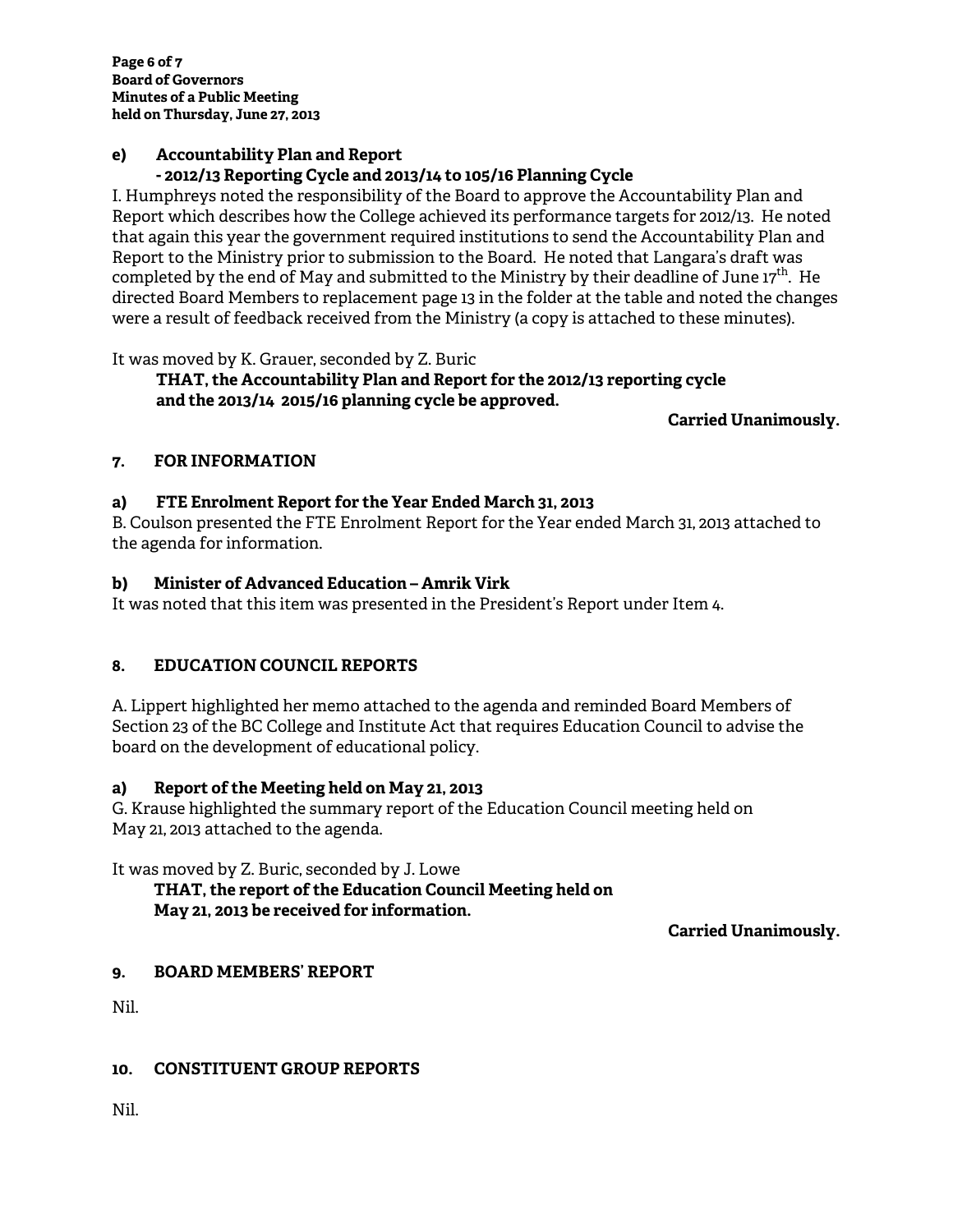#### **11. VISITORS' COMMENTS**

Nil.

### **12. NEXT SCHEDULED BOARD MEETING**

The next Board of Governors meeting is scheduled for **Thursday, September 26, 2013.** 

There being no further business, the meeting adjourned at 2015 hours (8:15 p.m.)

\_\_\_\_\_\_\_\_\_\_\_\_\_\_\_\_\_\_\_\_\_\_\_\_\_\_\_\_\_\_ \_\_\_\_\_\_\_\_\_\_\_\_\_\_\_\_\_\_\_\_\_\_\_\_\_\_\_\_\_\_\_\_\_\_ Anne Lippert<br>
Chair, Board of Governors<br>
President and CEO Chair, Board of Governors<br>Langara College

Langara College